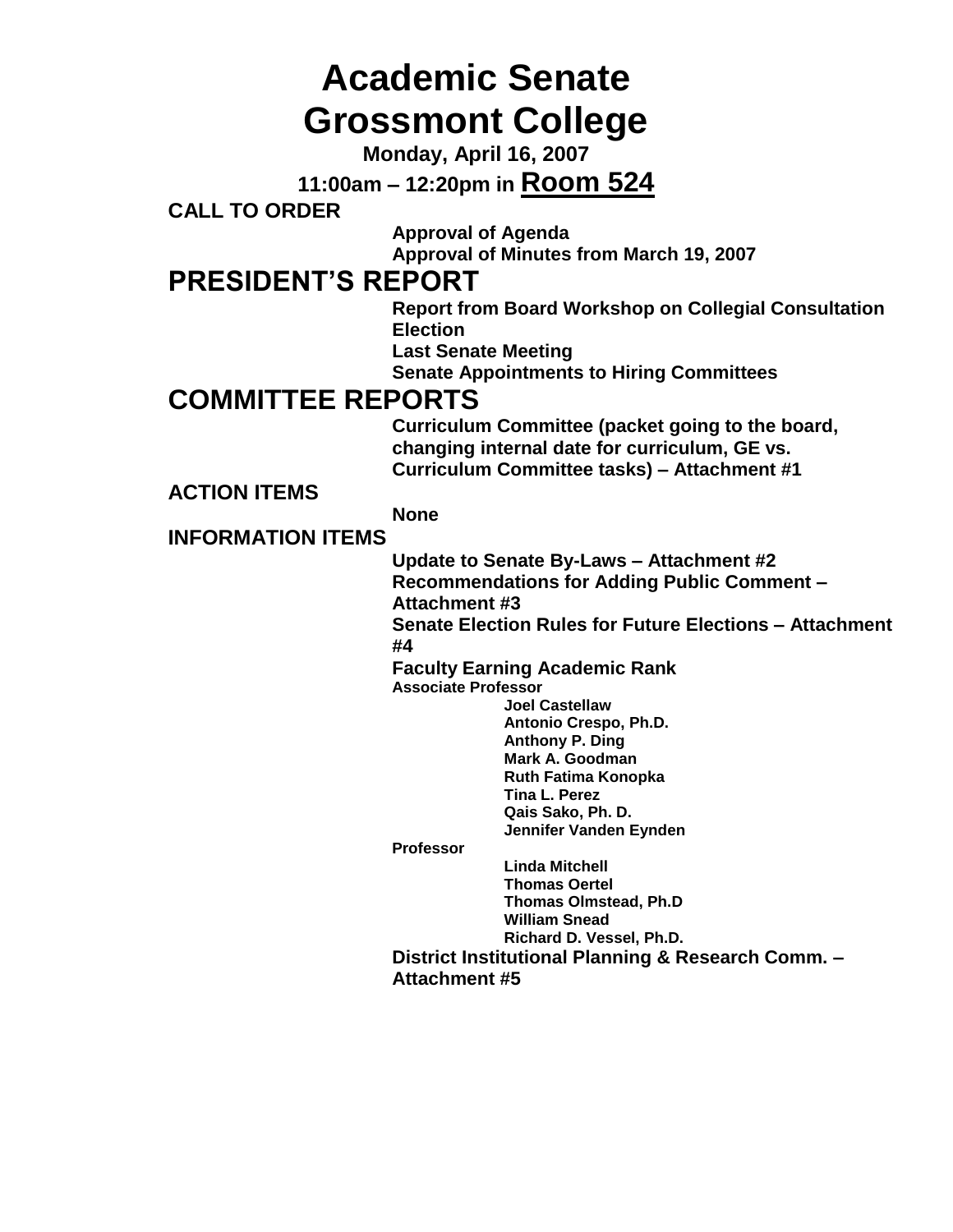### **Academic Senate Grossmont College Minutes of the Meeting – March 19, 2007**

**PRESENT:** Beth Smith (President); Bonnie Schmiege (Vice President); Jennifer Carmean (Senate Officer at Large); Victoria Howitt (Senate Officer at Large); P.J.Ortmeier (Administration of Justice); Jennifer Carmean (ASL); Marion DeKoning for Suda House, Paul Turounet (Art); Gregg Robinson (Behavioral Sciences); Virginia Dudley, Michelle Perchez (Biological Sciences); (Business Administration); Linda Snider, Mark Pressnall (Business Office Technology); Rick Kirby, Don Ridgway (Cardiovascular Technology); Tom Olmstead, Jeff Lehman (Chemistry); Mary Courtney, Amy Obegi (Child Development); (Communication); (Computer Science); Mary Rider, Debbie Lim (Counseling); (Culinary Arts); Jane Nolan, Scott Barr (Disabled Student Services); (Dance); Chris Hill, Judd Curran (Earth Sciences); Joan Ahrens, Tony Ding, Adelle Schmitt (English); Barbara Loveless (ESL);, Pearl Lopez (EOPS); Laura Burger (Exercise Science and Wellness); (Foreign Language); Sue Gonda, Devon Atchison (History); Priscilla Rogers (International Business); Julie Middlemas for Pat Morrison (Library); Peg Hovde, Corey Manchester, Shirley Pereira, Jeff Waller (Math); (Media Communications); (Music); Tom Oertel (Nursing); (Occupational Therapy); David Milroy (PartTime Representatives); Zoe Close (Philosophy, Humanities & Religious Studies); Ross Cohen (Physics, Astronomy, & Physical Sciences); Brian Jennings (Political Economy); Lorenda Seibold-Phalan (Respiratory Therapy); Craig Everett (Theatre Arts).

**ABSENT:** (President); (Vice President); (Senate Officer at Large); (Senate Officer at Large);, Lance Parr, Tina Young (Administration of Justice); (ASL); Jim Wilsterman, (Art); Israel Cardona, Teresa Jacob (Behavioral Sciences); Michael Golden (Biological Sciences); Judith Zander, Evan Enowitz, Nate Scharff (Business Administration); (Business Office Technology); (Cardiovascular Technology); (Chemistry); (Child Development); Joel Castellaw, Sheri Guseman (Communication); Diane Mayne-Stafford, Janet Gelb (Computer Science); Tom Gamboa, James Foran (Cross Cultural Studies); James Canady (Counseling); Joe Orate, James Foran (Culinary Arts); David Mullen (Dance); (Disabled Student Services); (Earth Sciences); Gary Phillips, Julie Cardenas, Micah Jendian (English); Pat Bennett, Nancy Herzfeld-Pipkin (ESL); Sylvia Montejano (EOPS); Jim Symington, Karen Caires, Larry Larsen (Exercise Science and Wellness); Paul Vincent (Foreign Language); (History); (International Business); (LRC); Jenny Vanden Eynden, (Math); Evan Wirig, William Snead (Media Communications); Steve Baker, Fred Benedetti, Derek Cannon (Music); (Nursing); Christine Vicino (Occupational Therapy); Raul Sandelin (PartTime Representatives); Bill Hoaglin (Philosophy, Humanities & Religious Studies); (Physics, Astronomy, & Physical Sciences); Robert Gordon (Political Economy); (Respiratory Therapy); Beth Duggan (Theatre Arts).

**GUESTS**: Alan Renga – Adjunct Faculty, History

#### **RECORDER**: Tasa Campos

#### **I. CALL TO ORDER**

#### **A. Approval of Agenda**

A motion was made to approve the day's agenda.

M/S/U Schmiege/Mayne-Stafford

#### **Approval of Minutes from March 5, 2007**

A motion was made to approve the March 5, 2007 meeting minutes.

Scott Barr brought forward the issue of the Brown Act and emails. It was agreed this would be an item for discussion at a later date.

M/S/U Olmstead/Kirby

#### **II. PRESIDENT'S REPORT**

#### **Board Workshop on Governance**

Beth reported on the upcoming Board Workshop on Governance. The venue had change to the La Mesa Community Center. The workshop is schedule for Tuesday, March 27, 2007, 2:00 – 5:00 p.m. Beth encouraged Chairs, Senate Officers and any faculty serving on Academic Senate Committees to attend. The workshop will be very generic and as close to technical assistance there may be. Dean Colli had shared there would be some substitute time available for those faculty attending. Beth will send out an email tomorrow with the information and directions.

#### **System Exploration of Common Assessment Instruments**

Beth shared that the state is looking at developing common assessment instrument system to be used statewide at all community colleges. This new system would include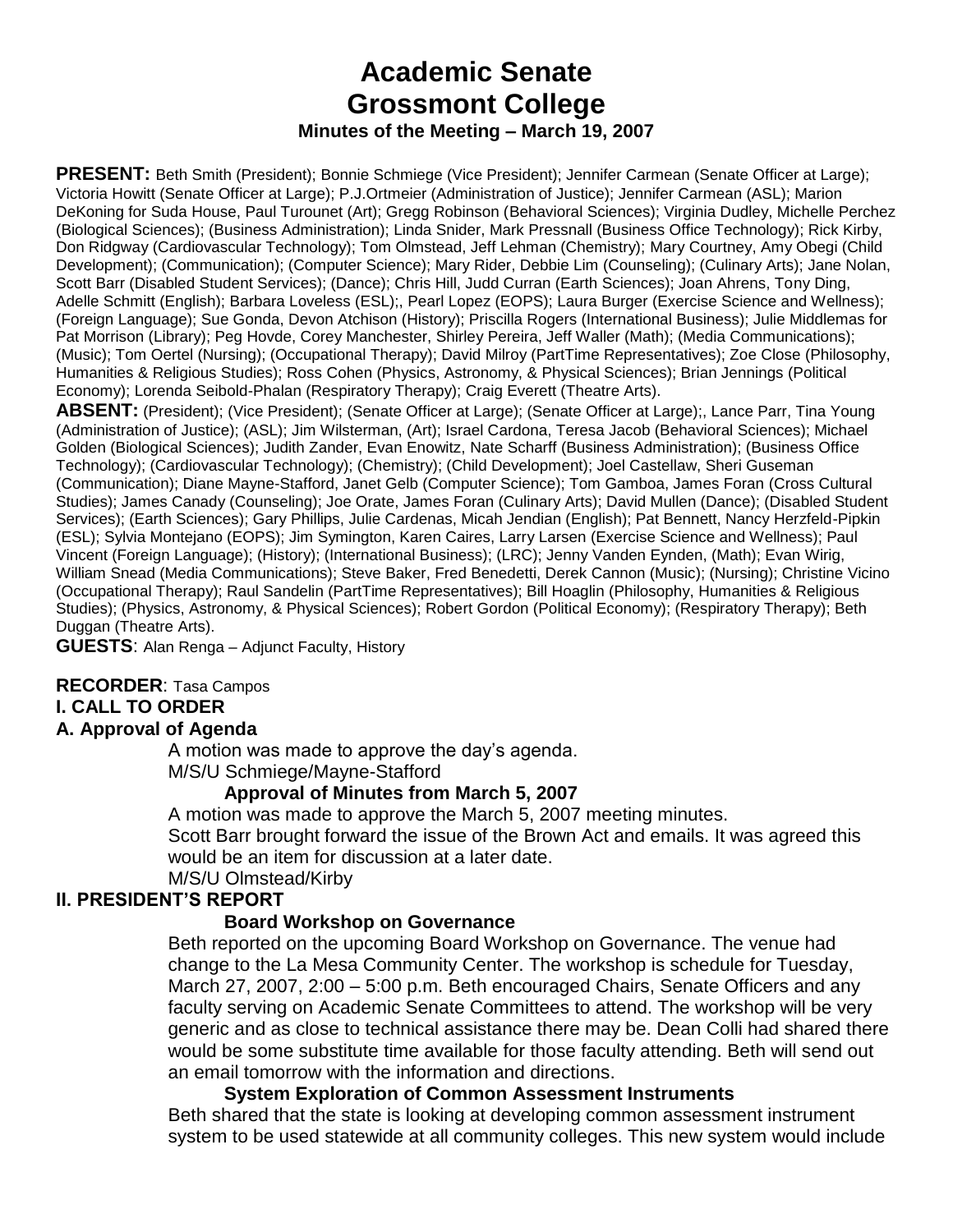portable assessment results. The group discussed possible outcomes of the change. Beth will have more information to report after attending the Plenary Session in April. **Other** 

Scott Barr introduced Pearl Lopez at a new EOPS representative. Pearl will be a Senator for the EOPS Department along with Sylvia Montejano.

#### **III. COMMITTEE REPORTS**

#### **Instructional Computing Committee**

Diane Mayne-Stafford reported on the following information:

College email accounts forwarding to personal email accounts. About 1/3 of part time faculty would like this to happen. IS does not have the means to do this for all faculty requesting the option and is suggesting they do it themselves. Faculty will be given a step-bystep instruction on how to do this.

A new problem some faculty are experiencing is some of the email sent to them from their students are being held up by the district spam blocker. Please send any examples of this occurring to Diane.

Evaluations of online courses. The students are not completing the evaluations. The United Faculty will be working with online instructors to review ways in encourage and/or make it easier for students to complete the evaluations.

Please direct any questions regarding this information to Diane.

#### **Distinguished Faculty**

Bonnie Schmiege shared the Distinguished Faculty nominations are now open. The information has gone to the deans. She reviewed the following dates:

Nominations to the divisions by April 20.

Nominations to the group by May 4.

Decision made on June 1.

The nominations need to come from the faculty member's own division but supporting information and materials can come from other areas.

#### **IV. ACTION ITEMS**

#### **Faculty to Serve on Committees**

The group reviewed the following list of faculty to serve on committees:

Michelle Tucker – Petitions Committee

Victoria Howitt – College Wide Professional Development Committee Craig Milgrim – CSEA Task Force on Future Bookstore

Janice Johnson – CSEA Task Force on Future Bookstore

Sheridan DeWolf – Hiring Committee for Vice Chancellor Business

John Mercurio – College Recognition Committee

Barbara Loveless, Jane Nolan, Michael Grant, Brian Keliher, Mary Rider, David Milroy – Task Force on Faculty Rights (United Faculty appointees – Zoe Close & Marion DeKoning)

A motion was made to approve the list.

M/S/U Kirby/Burger

The motion passed.

#### **V. INFORMATION ITEMS**

#### **Child Development Presentation**

Mary Courtney gave a Power Point presentation on California Community Colleges Curriculum Alignment Project 2006-2007 for Child Development. Mary distributed a hand out containing the following definition: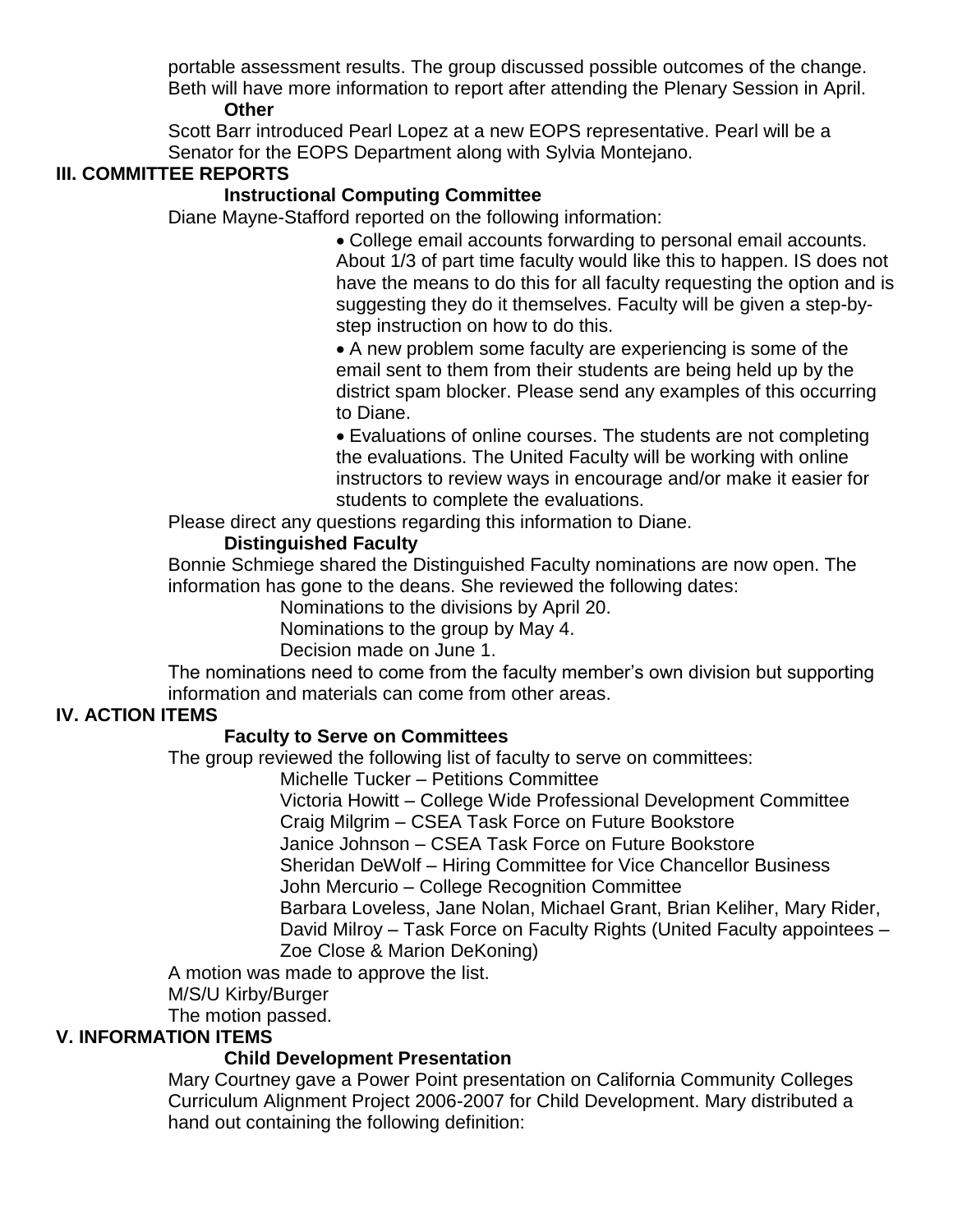"Working with at steering committee of 32 faculty members from two and four-year public colleges located all over the state, we are aligning a 24-unit lower division core of courses representing best and promising teaching practices in response to the needs of California's young children and their families. The recommendation resulting form this effort will be a lower division *Program of Study* offered in all California Community Colleges early childhood teacher education programs and packaged to transfer to California State Universities, increasing the much needed number of B.A. Degrees in the state as well as the reliable competence of teachers in the thousands of classrooms each day working with hundreds of thousands of young children." Mary also reviewed the accomplishments to date. The group thanked Mary for her

presentation.

#### **Update to Senate By-Laws – Attachment #1**

Beth stated since the Academic Senate Constitution had been modified last fall the Academic Senate By-Laws now needed to be amended to coincide with the constitution. The group reviewed, by overhead, the suggested changes to be made to the by-laws. The attachment had been distributed with the day's agenda. Beth requested the group take the information back to their department's and share the information. The Senate will vote on the suggested changes at the April 30 Academic Senate meeting.

#### **Recommendation for Adding Public Comment – Attachment #2**

The group reviewed the agenda attachment #2 containing recommendations for adding public comment to the Academic Senate agendas. The group discussed the following:

#### Purpose

Where to place public comment item on the agenda. At the beginning or end of meetings.

#### Possible Formats

Beth suggested the information be taken back to the departments and reviewed with other faculty. Please send her any additional ideas and/or thoughts.

#### **Board Policy 5016 – Attachment #3**

Beth and the group reviewed attachment #3 of the agenda, Board Policy 5016 – Probation, Disqualification, and Readmission. Beth reported there has been some confusion regarding this board policy and the number of units indicated in the policy. The policy had been changed but the information in the catalogs has not. The Senate was not aware of the policy being altered in 2003.

#### **VI. OTHER**

Meeting adjourned at 12:20p.m.

**\*The next meeting will be on April 16th, 2007 in Room 524.**

BS:tmc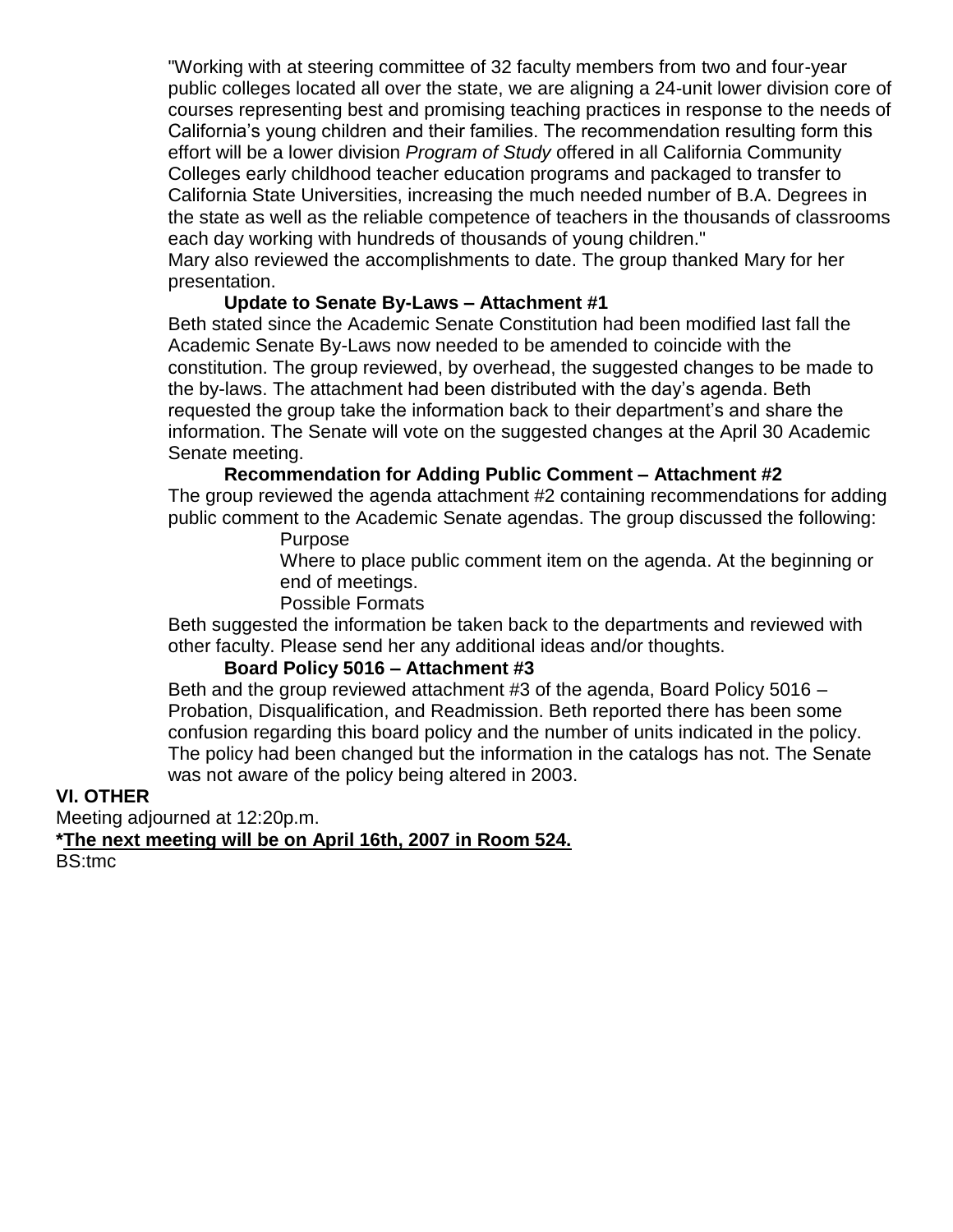#### **Committee Report Item – Attachment #1 April 16, 2007**

#### *The Life of a Curriculum Proposal – A Brief Account*

Each proposal submitted to Instructional Operations is reviewed to see if the proper forms are used and all the required materials are present. Once complete, the proposal goes through technical review by 2-3 reviewers (Instructional Operations Supervisor, Vice President of Academic Affairs, and Curriculum Faculty Co-Chair). At a minimum that review includes basic editing, but also includes a review of feasibility, need, and compliance with Title 5. Issues or concerns revealed by technical review may sometimes require meetings with the appropriate faculty members and deans. Following technical review, the proposals, along with the reviewer's suggestions are returned to the faculty originator for consideration and revision. In addition, alignment between Grossmont and Cuyamaca requires letters of intent or alignment forms to be sent, signed, and returned between the two colleges. Once the revised proposals and signed curriculum forms are returned to Instructional Operations, the proposals can be prepared for consideration by the Curriculum Committee. The Curriculum Committee must complete its consideration of all proposals by the end of March in order to prepare the Board packet.

#### *The Request*

A few years ago, the deadline for faculty to submit completed proposals was June 30. As the colleges began to align, that deadline was switched to the fall semester, with the faculty deadline to their deans now mid-September. We are proposing a return to an internal Grossmont College deadline for faculty to submit curriculum proposals that is closer to the end of the spring semester. We are suggesting the earlier deadline for the following reasons:

> The earlier deadline will allow for Instructional Operations to organize the proposals, prepare the proposals for technical review, and ready the appropriate forms for transmission to Cuyamaca. One of the reasons for moving the deadline to Sept. 30 was the attempt to keep the curriculum processes at both colleges more in line. This includes the exchange of letters of intent and alignment forms. The return to an earlier internal deadline will not affect the movement of paperwork between Cuyamaca and Grossmont during the fall semester, but it will allow us more time to process the proposals prior to the arrival of the fall semester. This will also allow the faculty originator more time to make corrections or respond to recommendations from technical review.

> When the deadline was initially moved to Sept. 30, the technical review process was not in place. That process, while valuable, is time-consuming. When combined with the time spent trying to get completed curriculum packets together and the volume of proposals, it is difficult at best to get everything through the entire process in a timely fashion. The volume of proposals at Grossmont is much larger, requiring weekly meetings. By comparison, Cuyamaca meets every other week.

Instructional Operations is the center for many other projects during the fall and spring semesters, including the preparation of class schedules, the college catalog, and numerous other reports that are requested throughout the year. Spreading the time available to sort through curriculum proposal submissions throughout the summer months would be extremely helpful.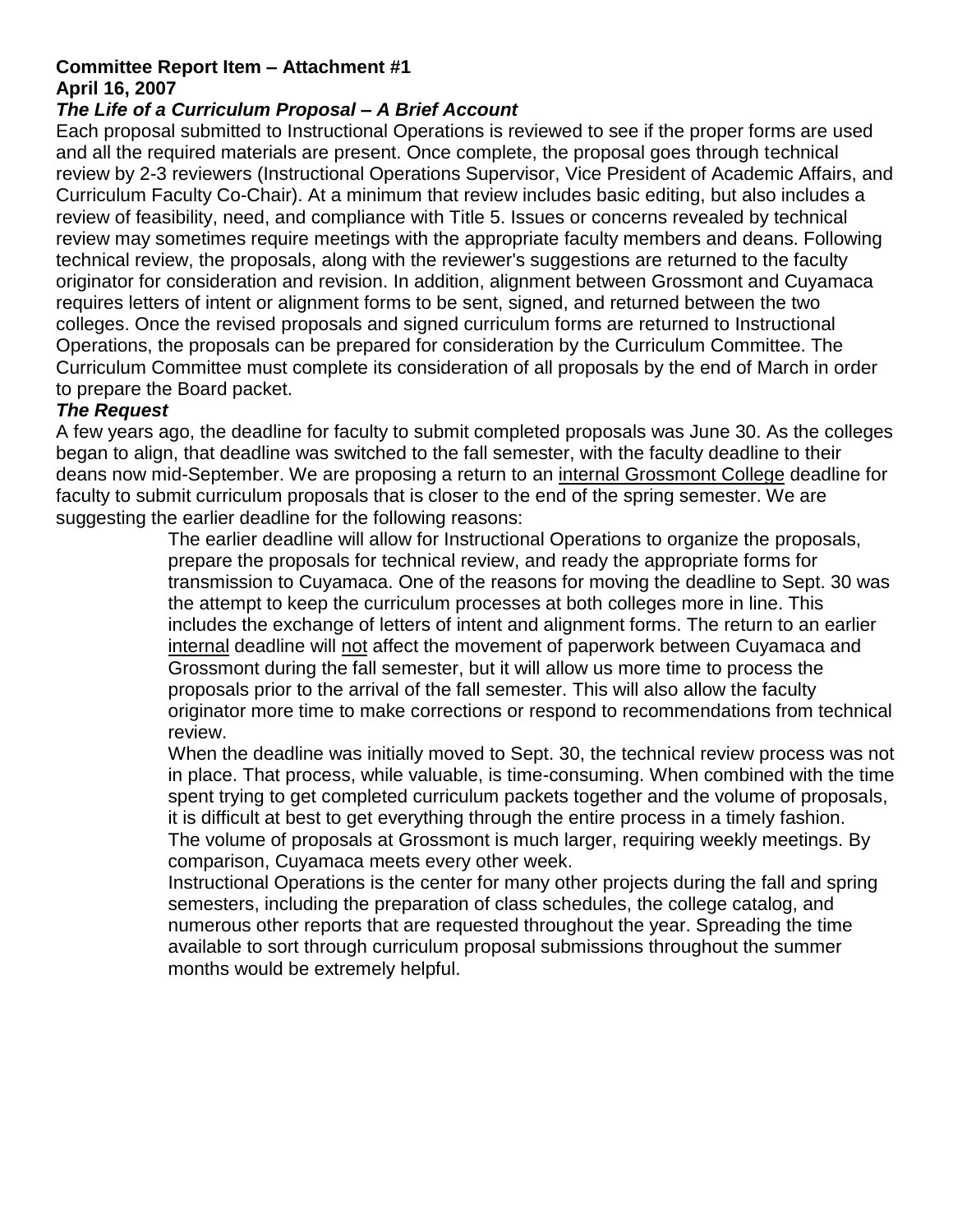**Information Item – Attachment #2 April 16, 2007**

1. The President. It shall be the duty of the President:

1. to preside at all meetings of the Senate.

2. to insure that regular meetings of the Senate are held, and that the membership and faculty are adequately informed as to the time and place of each meeting.

3. to call special meetings when necessary or when required by other provisions of this Constitution, and to insure that the membership and faculty are adequately informed as to the time and place of each meeting. 4. to appoint special committees when necessary or when so directed by the membership.

5. to serve or to appoint a designee to serve as an ex-officio member of all committees for which Senate representation is required.

6. to be responsible for all correspondence to and from the Senate.

7. to serve as the official representative of the Senate when so authorized.

8. to arrange for representation of the Senate at scheduled meetings of such professional organizations as directed by the membership.

9. to prepare and distribute at the appropriate time, meeting agenda and proposed amendments.

10. to supervise clerical staff assigned to the Senate, who will assist the President as follows:

1. keeping complete records of the proceedings of the Senate meetings,

2. distributing minutes of these to each faculty member who requests them,

3. bringing to each meeting a complete record of the proceedings of the current year, a copy of the Constitution, and the latest copy of Robert's Rules of Order.

11. to appoint a Parliamentarian,

12. to perform such additional duties not in conflict with any provisions of this Constitution as the membership shall direct,

13. to maintain and operate an Academic Senate office, including all records, files, data bases, and appropriate physical assets.

2. The Vice-President. It shall be the duty of the Vice-President:

1. to assist the President and assume the duties in the absence of the President,

2. to perform such additional duties not in conflict with any provisions of this Constitution as the membership shall direct.

3. to facilitate the selection of the Distinguished Faculty.

3. The President Elect/Immediate Past President. It shall be the duty of the President Elect/Immediate Past President:

> 1. to attend budget, planning and other committees as agreed upon in discussion with the Academic Senate President,

2. to recommend appointments to any committee formed by the Senate and to assist in staffing institutional committees as directed by the Senate,

3. to serve as liaison between the Senate committees and the Senate,

4. to provide communication with the faculty concerning work of the committees.

4. The Senate Officers Committee, consisting of the four six officers and the President elect or Immediate Past President, will shall be responsible for: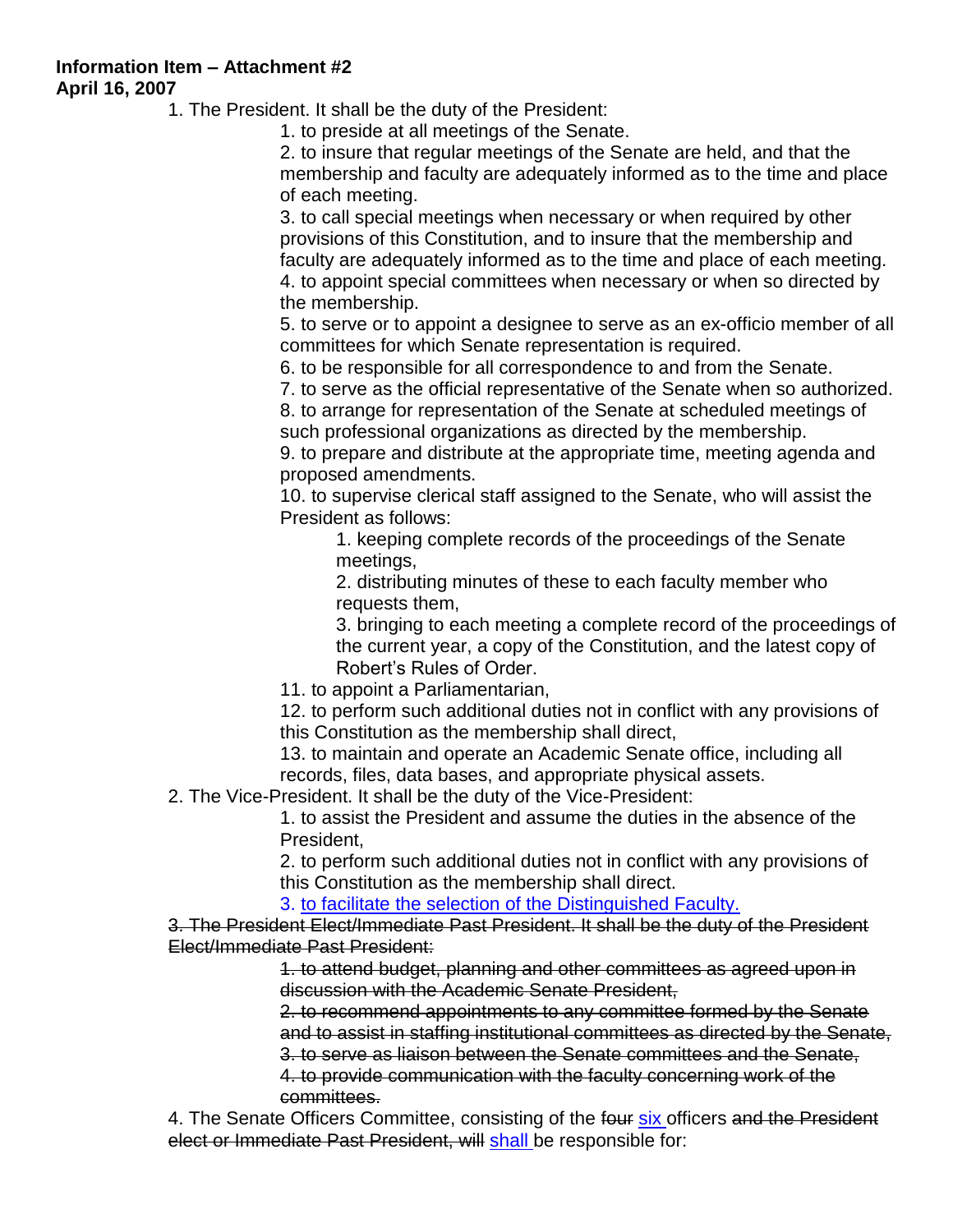1. attending budget, planning and other committees as agreed upon in discussion with the Academic Senate President,

2. recommending appointments to any committee formed by the Senate and to assist in staffing institutional committees as directed by the Senate,

3. serving as liaison between the Senate committees and the Senate,

4. assisting the faculty chairs of committees/task forces with communication to the faculty concerning work of the committees/task forces.

5. preparing and distributing the agenda;

6. acting on behalf of the Senate in emergencies when the Senate cannot be convened;

7. monitoring the budget of the Senate

8. maintaining an accurate list of Senate members.

#### **Section 2. Election of Officers**

1. Officers shall be elected by secret ballot vote of the faculty, as defined in Article III, on the last day of the spring semester. The president shall be elected at the end of the fall semester and the remaining officers shall be elected in the spring semester.

2. Officers will be elected by a simple majority of the votes cast. If for any office no one receives a majority, a run-off election between the two candidates receiving the most votes will be held the following week.

3. Nominations for Senate officers shall be made from a list prepared by the Nominations and Elections Committee. Any member of the faculty is eligible for nomination before the election.

4. At the Senate meeting when the Nominations/Elections Committee presents its list of recommended candidates, nominations for officers may be received from the members of the Senate and the faculty at large. This meeting of the Senate is to be held at a reasonable time before the election.

5. The Nominations/Elections Committee shall make all other necessary rules for carrying out the election of officers. (Do we need a reference to the new rules being created by the Election Committee?)

#### **Section 3. Designation of Senators other than officers**

1. Senate representatives shall consist of:

1. The chair or coordinator of each department.

2. In addition to the chair/coordinator, each department with more than four but less than ten Full Time Equivalent Faculty (FTEF) may be represented by one senator selected by the department faculty. 3. For each additional ten FTEF, or fraction thereof, a department may select one additional senator.

2. It shall be the responsibility of the faculty within each department to ensure the timely designation of their representative and to determine the method of selection.

3. Selection of part-time representatives shall follow the same procedures as those specified for election of officers in Section 2 of the Bylaws, except that they shall be nominated by and elected by a vote of the part-time faculty only.

#### **Section 4. Vacancies**

1. President. In case of the continued disability or resignation of the President, the Vice-President shall fill the unexpired term of the President until a special election can be held.

2. Other Officers. In case of the resignation or disability of any elected officer other than the President, the Senate shall designate one of its members to fill the remainder of the unexpired term by a simple majority vote.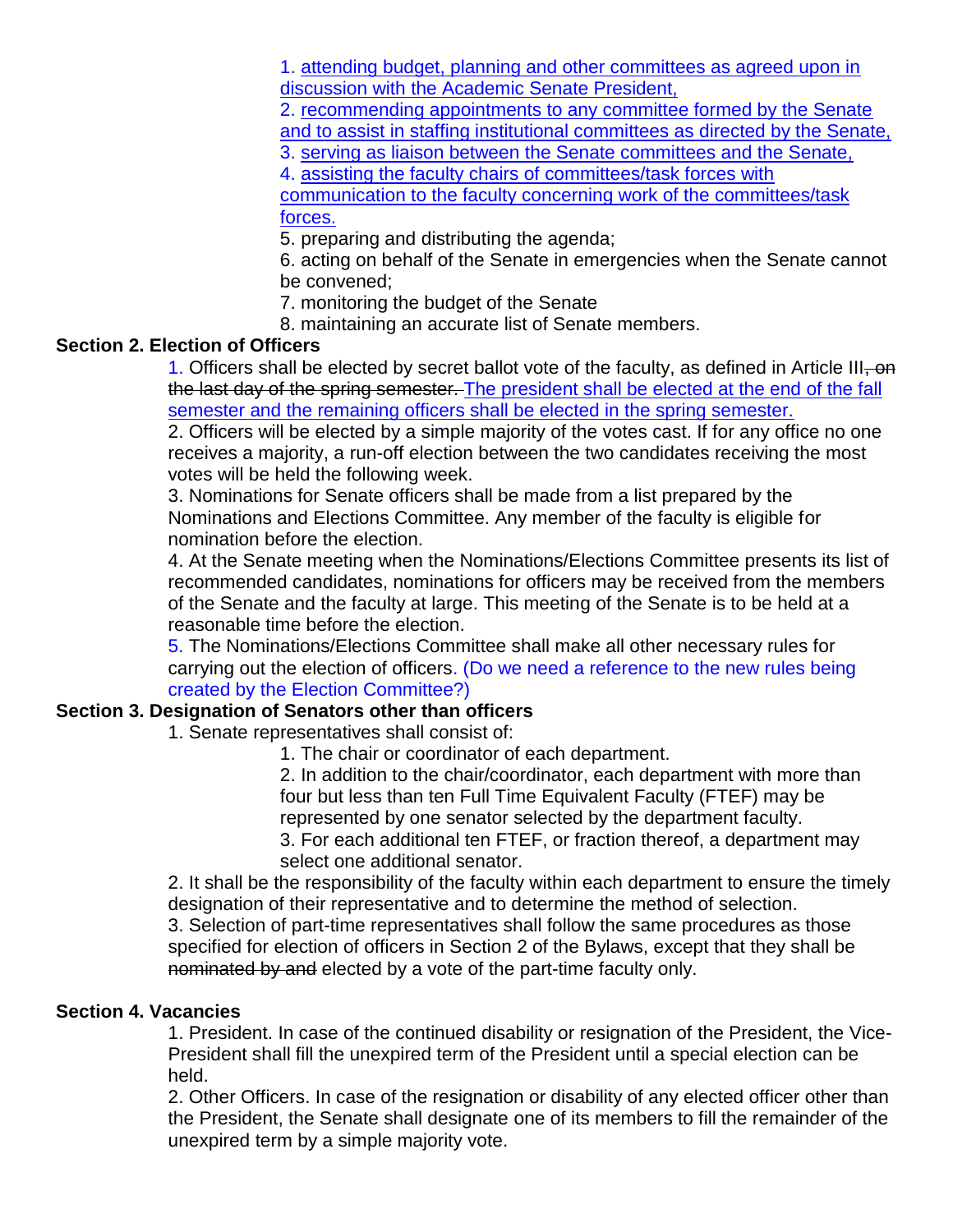3. Department representatives. In case of the resignation or disability or continual nonattendance of any Senate member other than an officer, the department, which the Senator represents will conduct a special election to fill the vacancy, in accordance with the provisions of By-Laws Section 3, part 2.

#### **Section 5. Quorum**

A simple majority of Senators including Senator designees recognized by the Chair at the openings of meetings shall constitute a quorum. Senator positions not filled by departments will not be included in quorum determination.

#### **Section 6. Assessments**

1. Dues. There shall be no Academic Senate dues.

2. Special Assessments. The Senate may solicit contributions from the faculty when it deems such action advisable.

#### **Section 7. Parliamentary Procedure**

All meetings of the senate shall be conducted according to parliamentary law as set forth in the latest edition of Robert's Rules of Order.

#### **Section 8. Recall and Referendum**

1. If a referendum petition protesting an action by the Academic Senate, signed by ten percent of the faculty, is presented to the Senate President, the President shall suspend such action until a referendum election is held. Prior to such election, the faculty shall be notified in writing of a special meeting to discuss alternate views on the issue. The election, by secret ballot, administered by the Nominations/Elections Committee, shall then be held, in no case more than thirty days following submission of the petition. A simple majority shall determine the outcome.

2. If a recall petition asking for the recall of any officer, signed by ten percent of the general faculty, is presented to the Nominations/Elections Committee, this committee shall notify, in writing, all faculty of a special meeting to present alternate views on the matter. The election, by secret ballot, administered by the Nominations/Elections Committee, shall then be held, in no case more than thirty days following submission of the petition. A simple majority shall determine the outcome. Any position vacated by recall shall be filled by a special election, by secret ballot, with nominations and election supervised by the Nominations/Elections Committee. This election shall be held within two weeks of the successful recall.

#### **Section 9. Committees**

The Senate shall have the following standing committees:

- 1. The Curriculum Committee
- 2. The General Education Committee (to delete or not to delete… that is the question)
	- 3. Academic Program Review Committee
	- 4. Faculty Professional Development Committee
	- 5. Instructional Computing Committee
	- 6. Academic Rank Committee
	- 7. Part Time Faculty Issues Committee

8. The Nominations and Elections Committee, consisting of at least three Senators, shall direct the nomination and election of Senate officers, and supervise special elections as needed. Further, this committee shall accept recall petitions and process them in accordance with the provisions of this Constitution (By-Laws, Section 8, Part 2). (This committee is not currently a standing committee of the senate. Should it be?)

9. The Professional Relations Committee<del>, consisting of a chairperson selected by the</del> Academic Senate, and at least five additional persons selected by the Senate Officers Committee to be assigned as needed, shall serve to mediate personal difficulties of a professional nature not covered by contract grievance procedures.

#### **Section 10. BY-LAWS**

By-Laws to this Constitution may be adopted or amended by a simple majority of the senators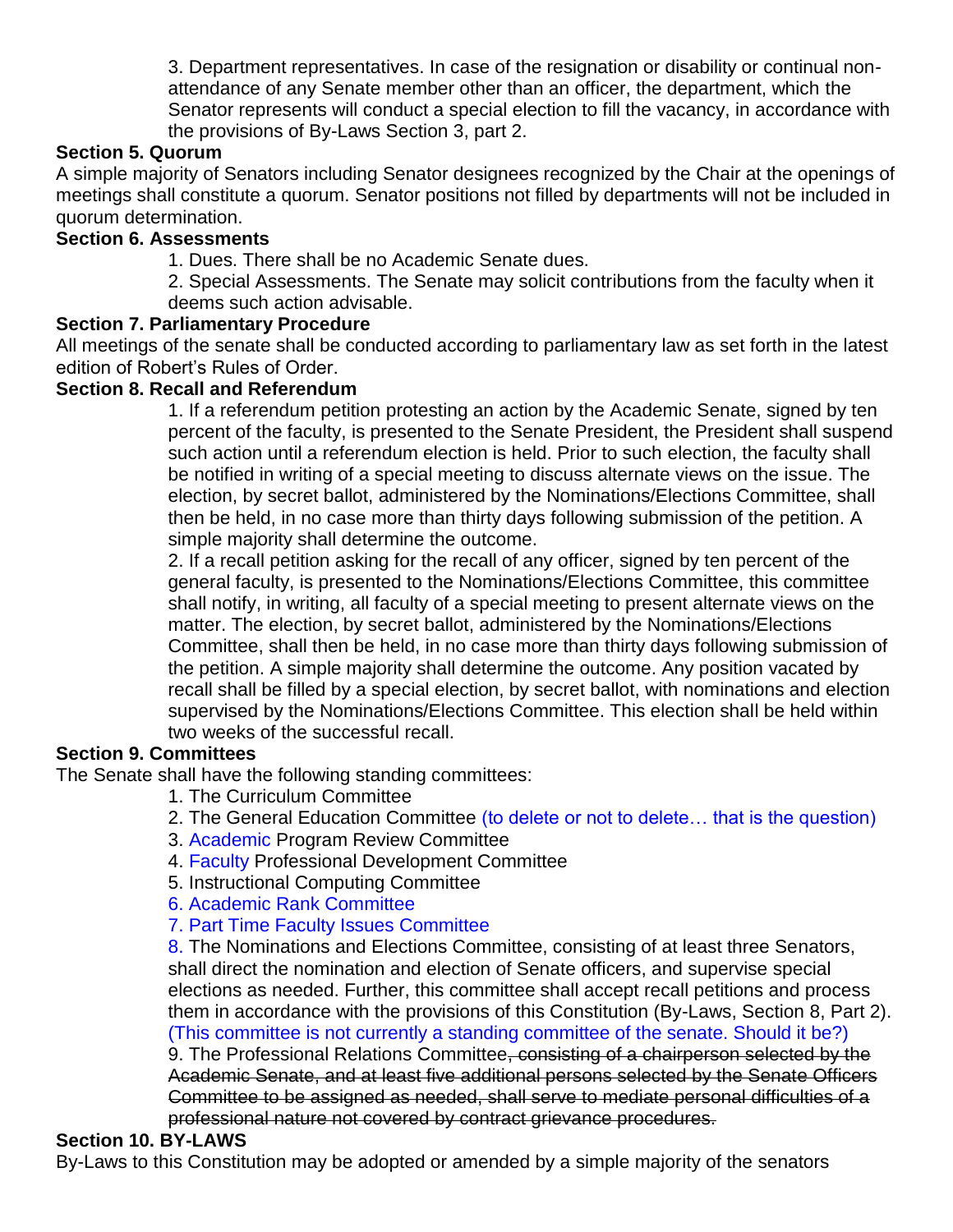present and voting (quorum is defined in Section 5), provided that the proposal has been introduced at a previous meeting, and provided that the general faculty has been notified in writing of the text of the amendment at least a week prior to the Senate meeting at which the vote on the amendment will be taken.

Adopted 5/80. Revised, 10/89, 9/96, 9/01, 12/06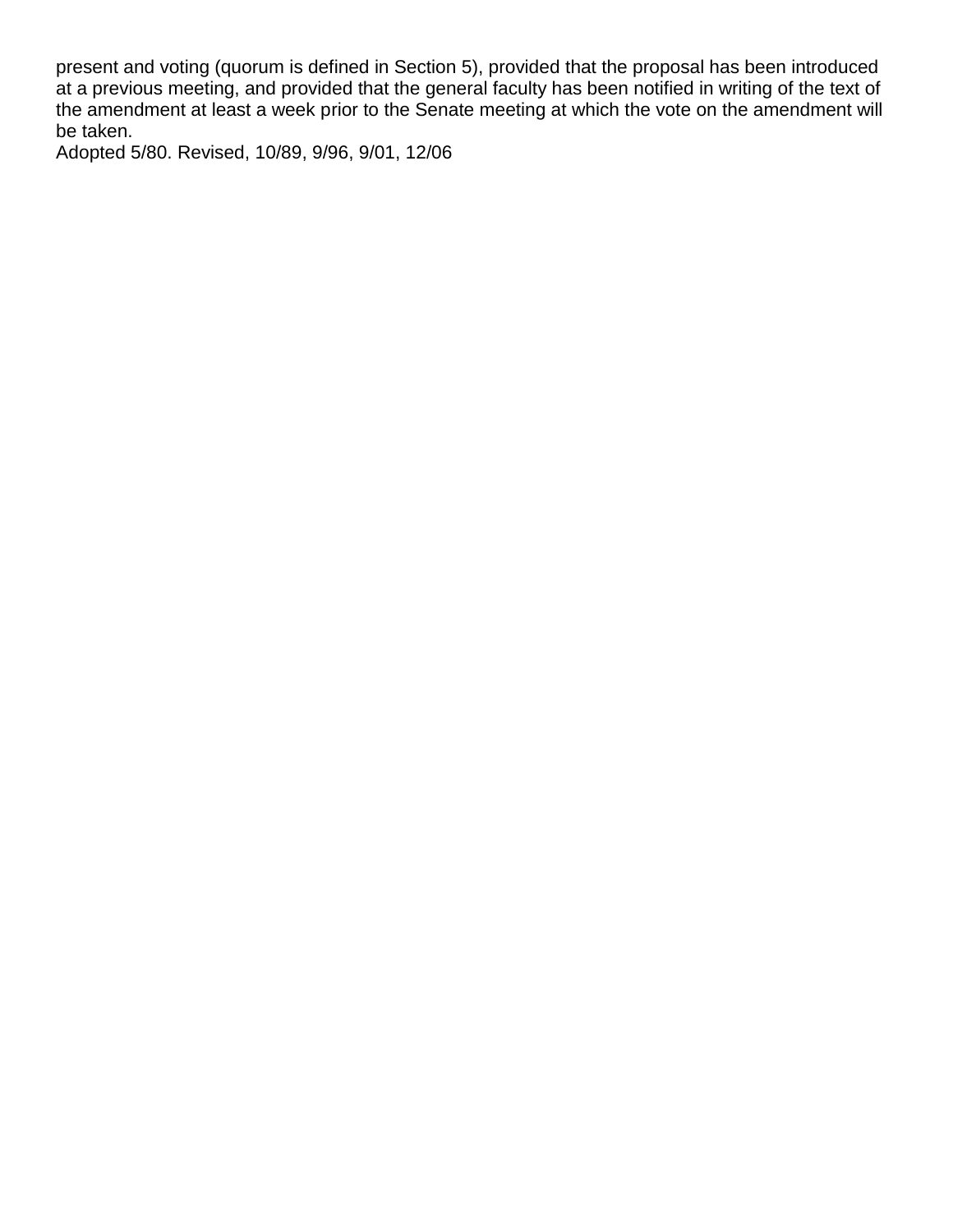#### **Information Item – Attachment #3 April 16, 2007**

#### **Senate Agenda and Public Comment**

**Purpose:** The public must be given an opportunity to comment on items on the Agenda, as well as, any other items he/she deems important for the body.

The body may establish procedures for public comment and specify reasonable time limitations that are fair.

The general trend appears that most groups place it at the end of their agenda. What would serve us?

#### **Where to place public comment? Consider the following: Placing it at the beginning of the agenda:**

After "Call to Order," before "Approval of Agenda" would allow the agenda to be amended should someone's comment be crucial to the Senate to discuss. A motion could be made to add the item to the agenda.

Persons wanting to speak during public comment would know what time he/she should be present at the meeting.

This would allow the Senate to take into consideration the person's comments when discussion for the item is reached on the agenda.

#### **Placing it at the end of the agenda:**

Senate business is discussed first to cover everything as best as possible. The person's topic during public comment can be placed on the agenda for the next Senate meeting, and Senate reps will have time to digest the information.

The total time for public comment will need to be monitored carefully so the meeting can adjourn at its designated time.

#### **Possible Format**:

1) Consider 4 minutes per speaker as our Board allows 4 minutes per person.

2) Total time of 15 minutes equals 3-4 persons speaking during this time (provided they use all of their time). 3) If more time is needed, a motion can always be made to extend public comment. 4) A statement added to the agenda about contacting the Senate Secretary if one wishes to

participate in public comment.

5) A statement added to the agenda to let the public know that, "The Senate welcomes all comments during the agendized item."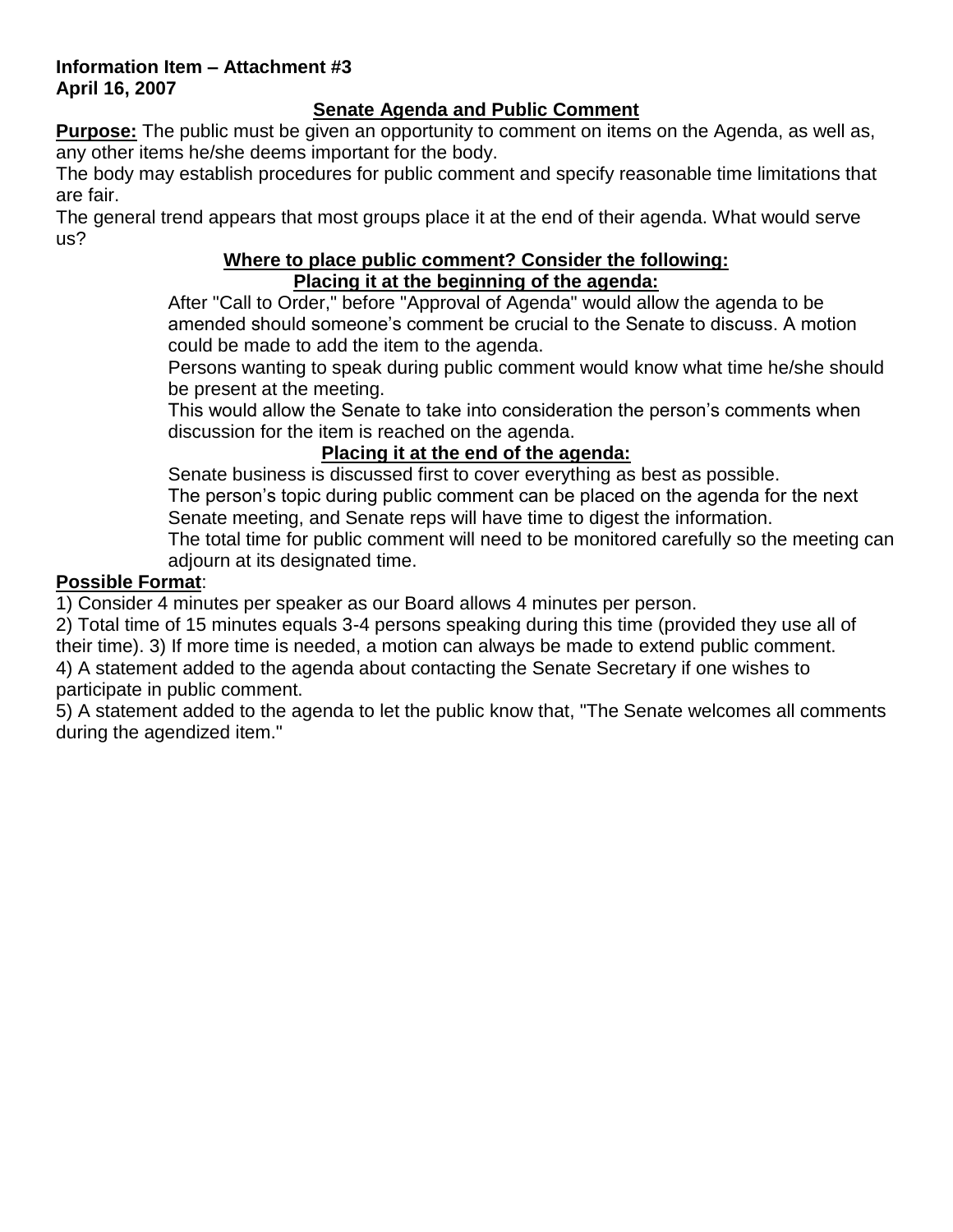### **DRAFT DRAFT DRAFT**

#### **Senate Election Rules**

Upon acceptance of the nomination for senate officer or representative, every candidate will receive a copy of these rules electronically and in hard copy format in the college mailbox. At the beginning of each nomination period, these rules will be posted on the senate webpage.

Each person nominated for senate officer or representative must accept the nomination in person at a senate meeting or in writing.

A timeline for the election will be established by the Election Committee and posted on the senate web page.

Once balloting begins, the candidates may no longer campaign in any form. Candidates may distribute in hard copy format any written materials regarding their qualifications or experiences enabling them to be successful as an officer or representative prior to the time that balloting begins. Materials may not contain slanderous comments/narratives about other candidates.

Candidates may not request or require an action of any other candidate in the election. Each candidate will be invited to write a candidate statement which will be included in the ballot materials to be facilitated by the senate. Statements received after the due date/time will not be published.

Recognized groups on campus (i.e. ASGC, UF, departments, etc.) may invite the candidates to participate in forums or discussions prior to the balloting. The terms and conditions of the individual or group is not allowed.

The Election Committee has the responsibility to ensure that all candidates conform to the rules for the election. Any candidate found in violation of these rules will be eliminated from the current slate of candidates and disqualified from running for office for the current term of the office. Example: if the candidate runs for an office with a two year term, and is found in violation of these rules, then the candidate may not run for office for two years. If a candidate is found in violation of these rules in two elections, the candidate will no longer be able to run for senate officer or representative. No ballots shall be accepted after the official close of the election.

The Election Committee has the responsibility to count the ballots, including the validation of ballots and the determination of disqualified ballots. The committee shall count twice to confirm the results.

At the close of the election, all candidates shall be contacted in person or by phone by the senate president with the results of the election before they are released to the public.